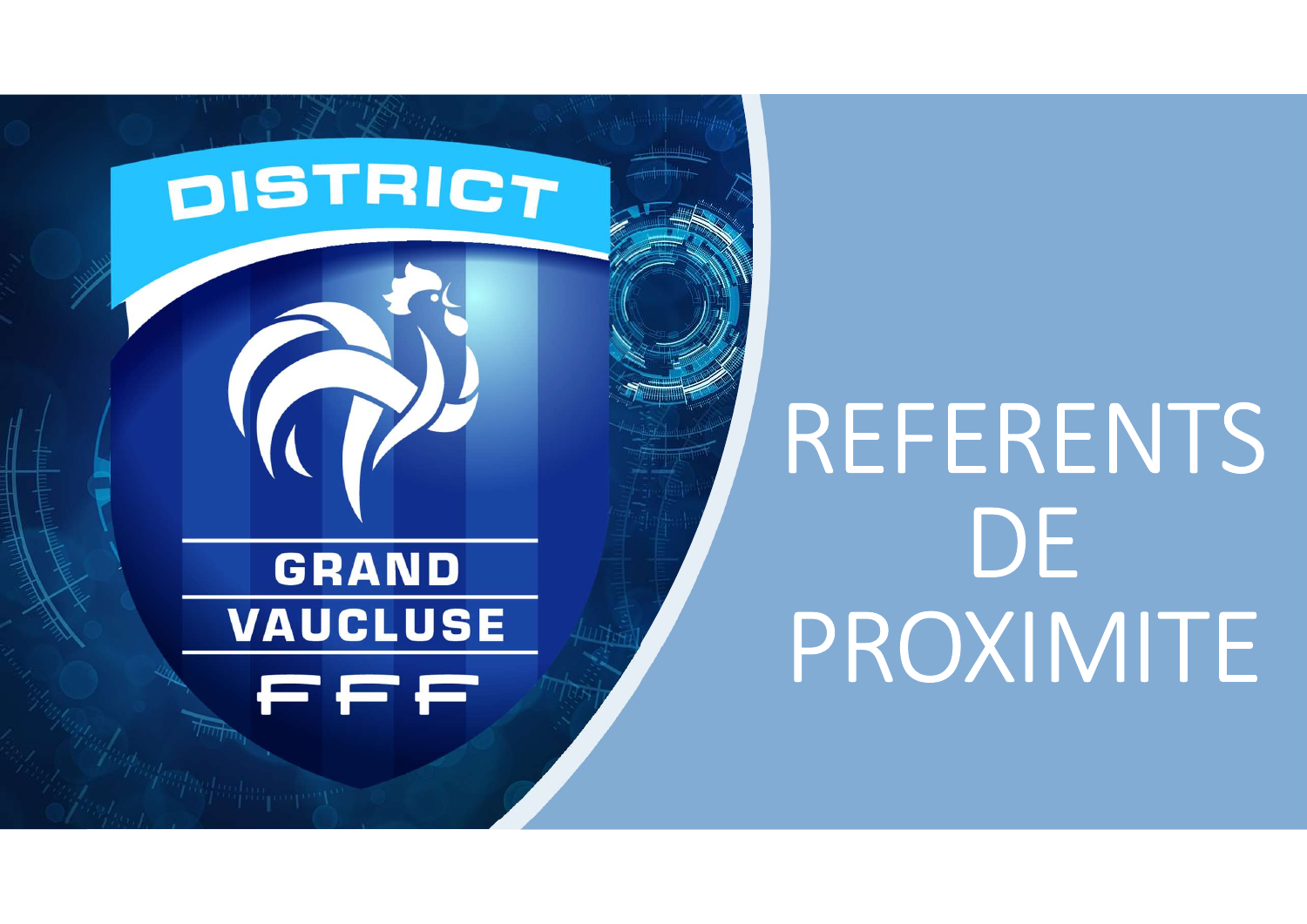#### SECTEUR SUD



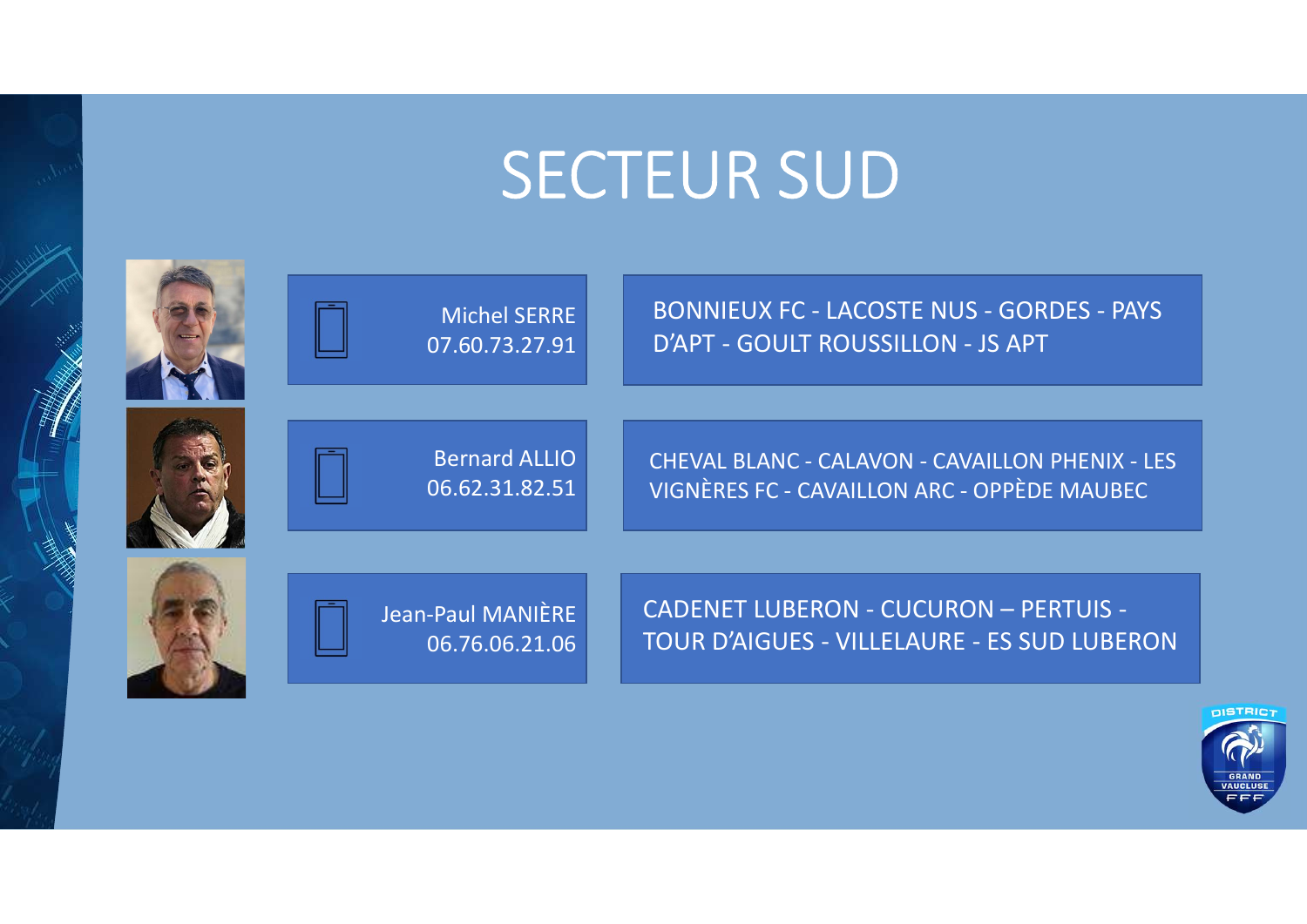### SECTEUR BOUCHES DU RHONE

 $\Rightarrow$ 

|  |                                          | SECTEUR BOUCHES DU RHONE                                                                                                                          |                 |
|--|------------------------------------------|---------------------------------------------------------------------------------------------------------------------------------------------------|-----------------|
|  | <b>Elodie GARCIA</b><br>06.64.23.19.84   | MOURIÈS - MAUSSANE - MAILLANE - ST JEAN DU GRÈS -<br>TARASCON SC - TARASCON FC - BARBENTANE -<br><b>BOULBON FC - ST ETIENNE DU GRÈS - ST RÉMY</b> |                 |
|  | Christophe BENOIT<br>06.15.94.36.76      | MOLLÉGÈS - EYRAGUES - EYGALIERES - GRAVESON<br>CHÂTEAURENARD - ROGNONAS - AUREILLE -                                                              |                 |
|  | <b>Etienne RIPPERT</b><br>06.20.69.17.21 | VAL DURANCE - SAINT ANDIOL - PLAN D'ORGON -<br>CABANNES CO - CABANNES FC - NOVES -<br>PALUDS DE NOVES                                             |                 |
|  |                                          |                                                                                                                                                   | <b>DISTRICT</b> |

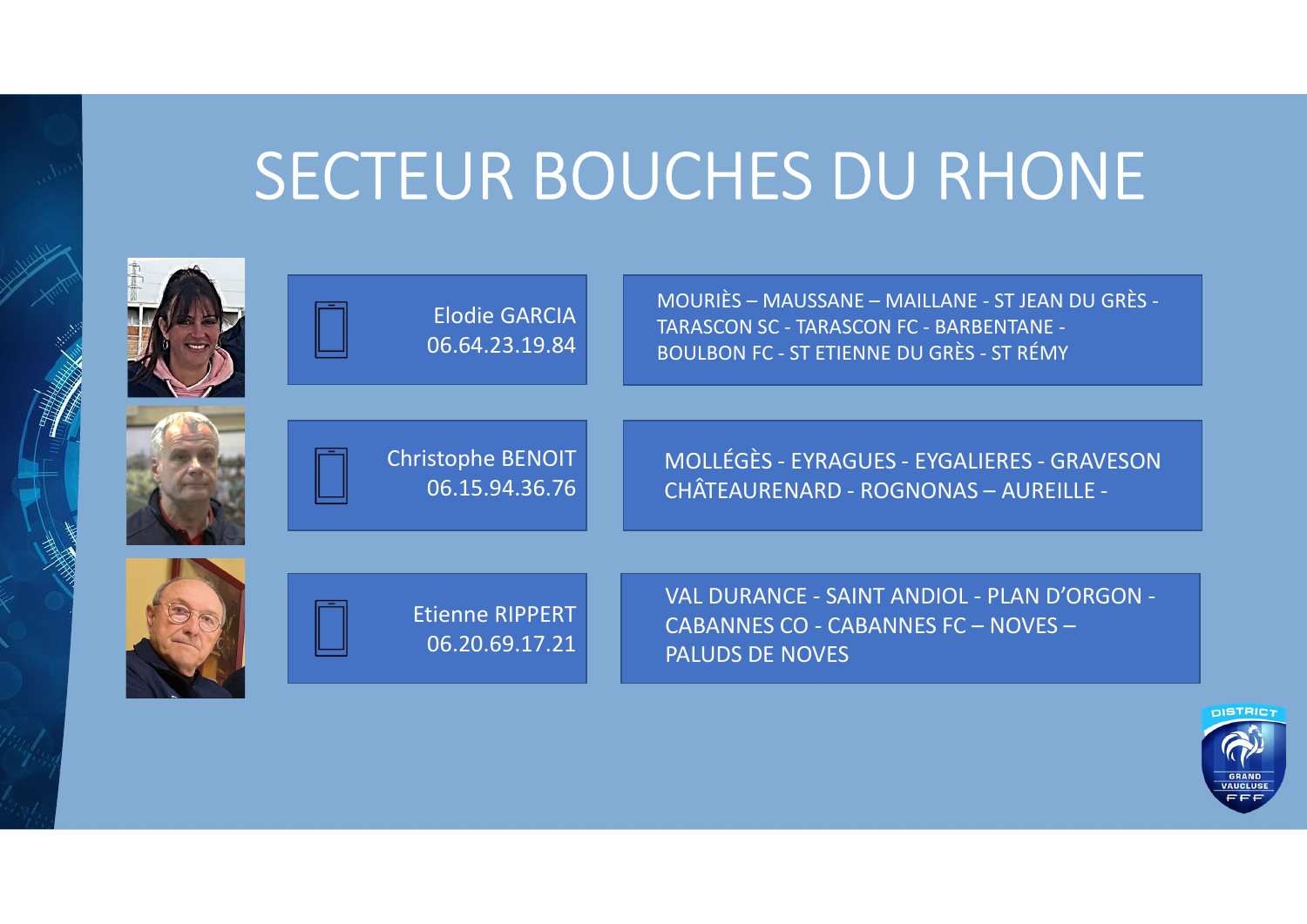## SECTEUR CENTRE

| Youcef MAKHECHOUCHE<br>06.10.03.38.10    | AVIGNON US - AVIGNON CFC - AVIGNON AC - AVIGNON<br><b>OUEST - BARTHELASSE - LES ANGLES - VILLENEUVE -</b><br><b>MISTRAL ACADEMIE</b>     |
|------------------------------------------|------------------------------------------------------------------------------------------------------------------------------------------|
| <b>Alain BERTHELOT</b><br>06.30.59.46.64 | CAUMONT - MORIÈRES - MONTFAVET - LE THOR -<br><b>GADAGNE SC - SAINT SATURNIN LES AVIGNON - ISLE BC -</b><br>AC VEDÈNE LE PONTET - ALTHEN |
| <b>Mathilde RAOUX</b><br>06.72.21.61.18  | BÉDARRIDES - SORGUES - VELLERON - MONTEUX O. -<br>MONTEUX FC - TRAVAILLAN - ST DIDIER/PERNES ESP - LES                                   |
| <b>Nicolas SARDO</b><br>06.80.73.95.74   | <b>VALAYANS - ENTRAIGUES</b>                                                                                                             |

**NSTRI**